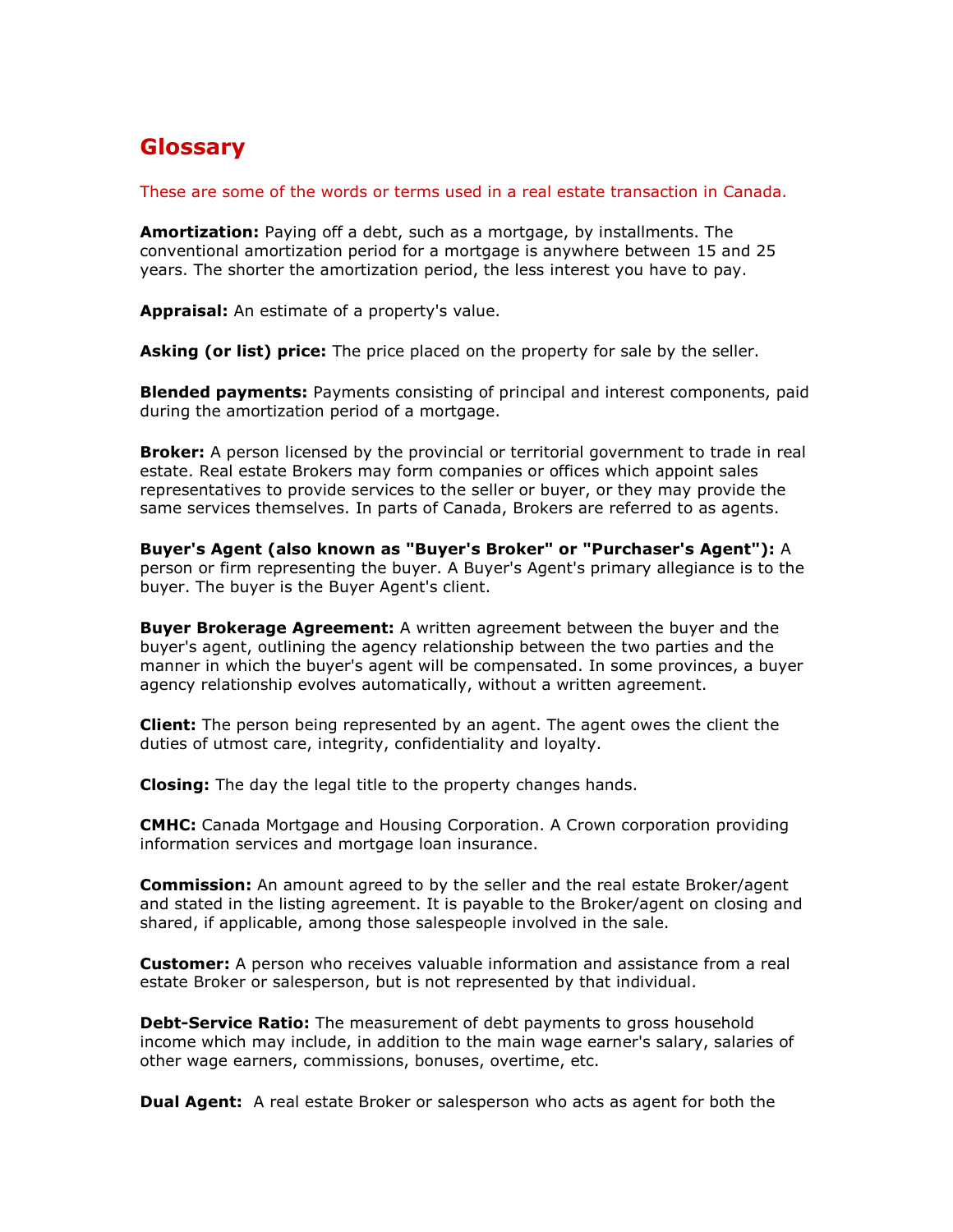seller and the buyer in the same transaction. Both buyer and seller are the agent's clients.

**Equity:** The difference between the value of the property and the amount owing (if any) on the mortgage.

**Financial Institutions:** Banks, credit unions, insurance or trust companies.

GE Capital Mortgage Insurance Company: GE Capital Mortgage Insurance Company is the only private sector source of mortgage insurance to lenders in Canada.

**Gross Debt Service:** The amount of money needed to pay principal, interest, taxes and sometimes, energy costs. If the dwelling unit is a condominium, all or a portion of common fees are included, depending on what expenses are covered.

**Gross Debt Service Ratio:** Gross debt service divided by household income. A rule of thumb is that GDS should not exceed 30%. It is also referred to as PIT (Principal, Interest and Taxes) over income. Sometimes energy costs are added to the formula, producing PITE, which moves the rule of thumb GDS to 32%.

Listing Agreement: The legal agreement between the listing Broker and the seller, setting out the services to be rendered, describing the property for sale and stating the terms of payment. A commission is generally payable to the Broker upon closing.

**MLS<sup>®</sup>, Multiple Listing Service<sup>®</sup>:** These are trademarks owned by The Canadian Real Estate Association. They are used in conjunction with a real estate database service, operated by local real estate boards, under which properties may be listed, purchased or sold. An MLS® listing means REALTORS® have agreed to work together for the marketing of a listing.

**Mortgage:** A contract providing security for the repayment of a loan, registered against the property, with stated rights and remedies in the event of default. Lenders consider both the property (security) and the financial worth of the borrower (covenant) in deciding on a mortgage loan.

**Mortgage Broker:** A person or company having contacts with financial institutions or individuals wishing to invest in mortgages. The mortgagor pays the Broker a fee for arranging the mortgage. Appraisal and legal services may or may not be included in the fee.

**Mortgage Insurer:** In Canada, high-ratio mortgages (those representing greater than 75% of the property value) must be insured against default by either CMHC or private insurers. The borrower must arrange and pay for the insurance, which protects the lender against default.

**Mortgagee:** The person or financial institution lending the money, secured by a mortgage.

**Mortgagor:** The property owner borrowing the money, secured by a mortgage.